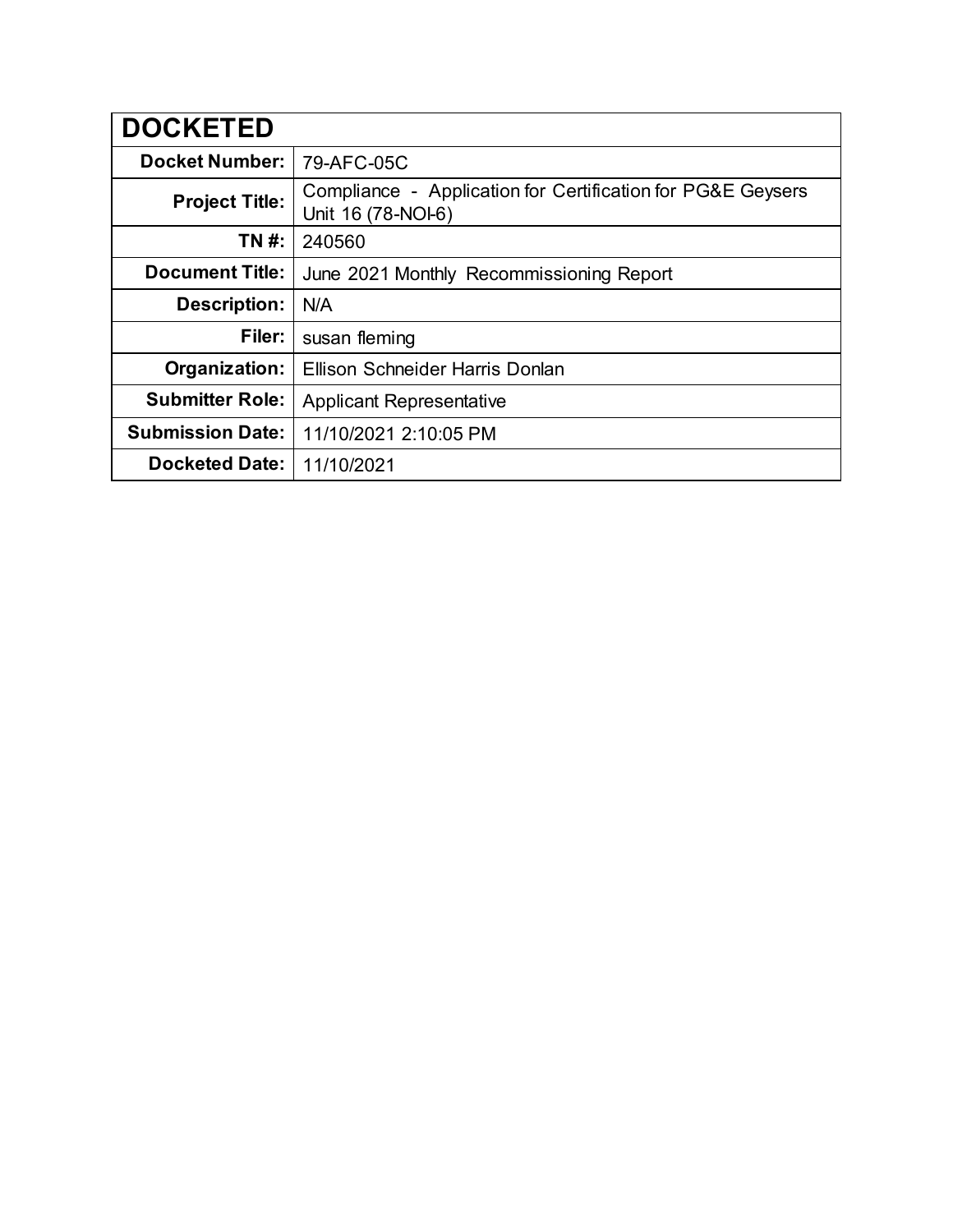

July 9, 2021

#### *Submitted Via E-Mail*

Eric Veerkamp Compliance Project Manager Siting, Transmission and Environmental Protection (STEP) Division California Energy Commission 1516 Ninth Street, MS-2000 Sacramento, CA 95814 E-Mail: [Eric.Veerkamp@energy.ca.gov](mailto:Eric.Veerkamp@energy.ca.gov) 

**RE: June 2021 Monthly Recommissioning Report for Geysers Power Company, LLC plants: Geysers Unit 3, Sonoma (80-AFC-01C); Geysers Unit 16, Quicksilver (79- AFC-05C); Geysers Unit 17, Lake View (79-AFC-01C); Geysers Unit 18, Socrates (79-AFC-03C); Geysers Unit 19, Calistoga (81-AFC-01C); and Geysers Unit 20, Grant (82-AFC-01C)** 

Dear Mr. Veerkamp:

Consistent with COM-4, and as part of Geysers Power Company's ("GPC") ongoing efforts to keep the Energy Commission informed of fire system recommissioning at the Geysers, GPC is providing the enclosed report summarizing the June 2021 recommissioning activities at the above listed six geothermal power plants. This monthly report covers recommissioning activities during the June 1-30, 2021 period and provides recommissioning schedule updates. The monthly report is comprised of the body of the report and two confidential appendices.

Please let us know if you have any questions regarding this report.

Sincerely,

 $\sqrt{s}$ 

Chase K. Maxwell E-Mail: [ckm@eslawfirm.com](mailto:ckm@eslawfirm.com)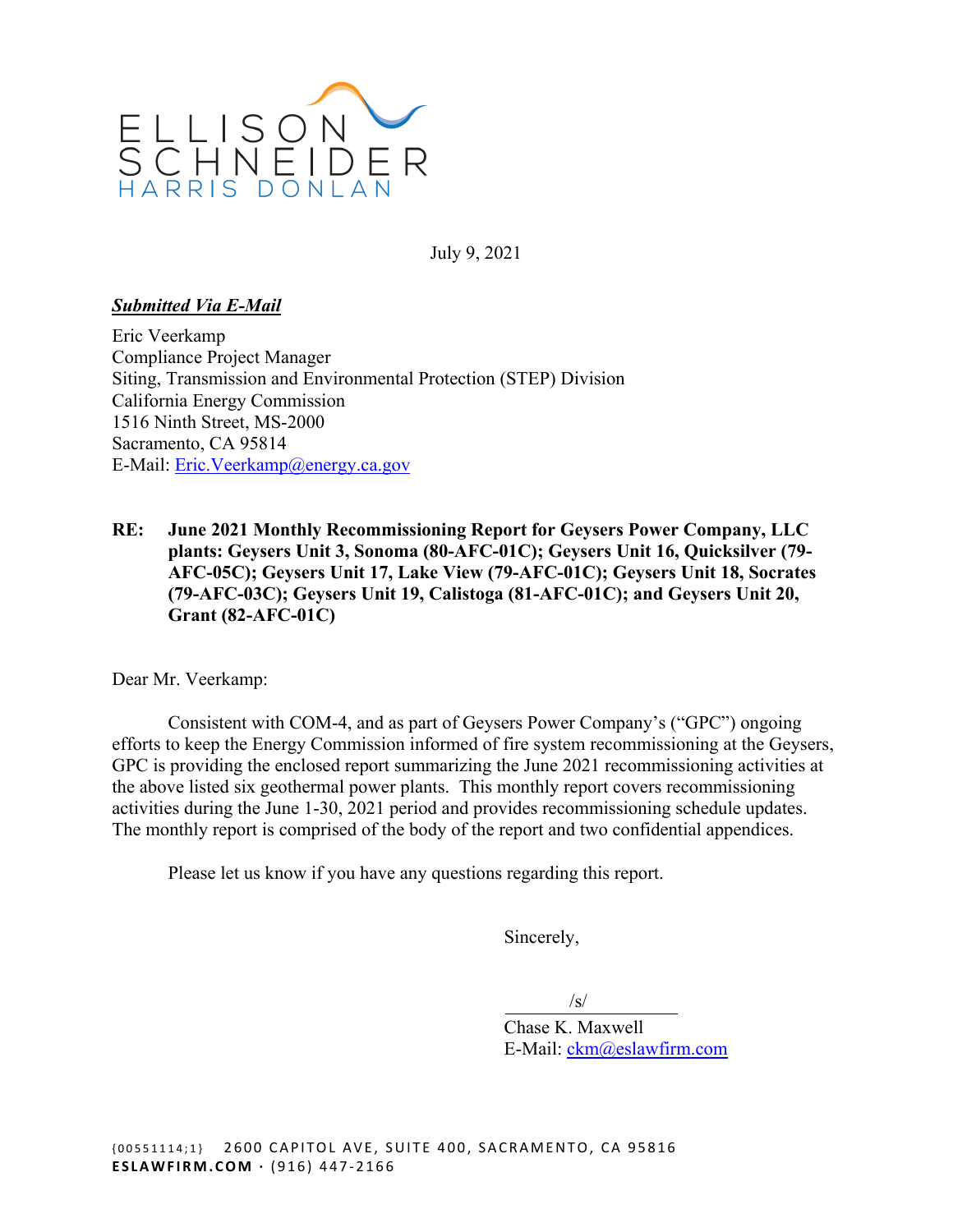# **Geysers Power Company, LLC**

**Unit 3 (80-AFC-01C) Unit 18 (79-AFC-03C) Unit 16 (79-AFC-05C) Unit 19 (81-AFC-01C) Unit 17 (79-AFC-01C) Unit 20 (82-AFC-01C)** 

# **Recommissioning Activity Report for June 2021 And Confidential Appendices**

#### **Submitted July 9, 2021**

Pursuant to COM-4, and as part of Geysers Power Company's ("GPC") ongoing efforts to keep the Energy Commission informed of fire system recommissioning activities at the Geysers, GPC is providing this report summarizing the recommissioning activities at Sonoma (Unit 3), Quicksilver (Unit 16), Lakeview (Unit 17), Socrates (Unit 18), Calistoga (Unit 19), and Grant (Unit 20), collectively referred to herein as "the Geysers." This report covers recommissioning activities during June 2021 (June 1-30, 2021) and provides recommissioning schedule updates.

#### **1. Fire Protection Project Status**

The Fire Protection Recommissioning project at the Geysers continued in the month of June. Wetting system pump tests for Unit 3, Unit 17 and Unit 19 were performed, and witnessed and approved by NV5. The Unit 19 repaired electrical, diesel and jockey pump were installed and the rental pump was removed. Bids were received for the cooling tower fan motor installation and electrical work. The bids are being evaluated and work is expected to be completed in 4<sup>th</sup> quarter. The U17 replacement UL rated fire pumps were ordered and area expected to be shipped on or around October 25, 2021. GHD is also working on the design details for the deluge system for the Unit 3 turbine bearings to replace the inactive CO2 system.

#### **2. Items Completed During the Month**

Items completed in June are discussed in this section, below. Ongoing Maintenance and Construction Activities are discussed in Confidential Appendix A.

Unit 3

• O2 ITM inspections were submitted to the CEC.

#### Unit 16

• Q2 ITM inspections were submitted to the CEC.

#### Unit 17

• Q2 ITM inspections were submitted to the CEC.